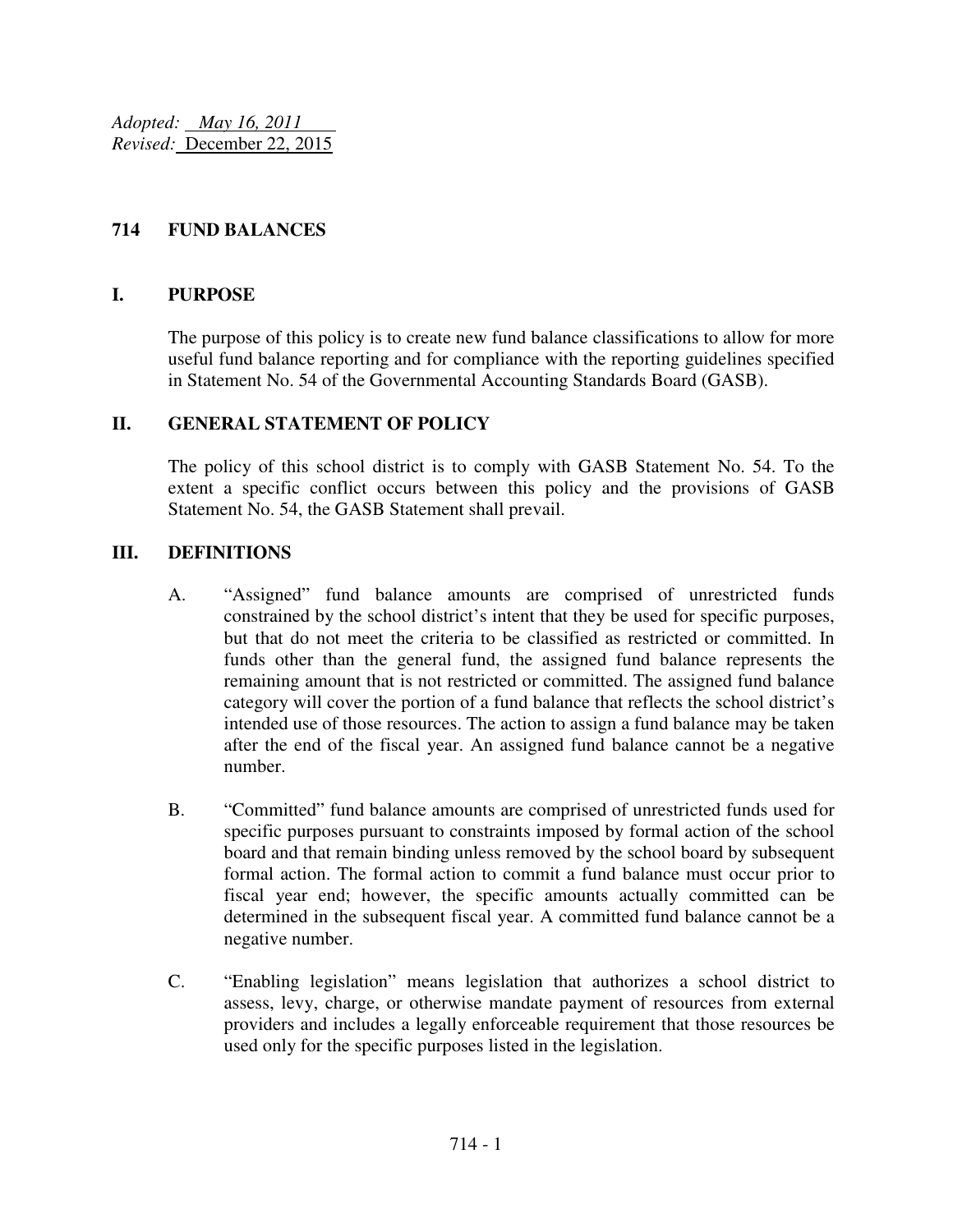- D. "Fund balance" means the arithmetic difference between the assets and liabilities reported in a school district fund.
- E. "Nonspendable" fund balance amounts are comprised of funds that cannot be spent because they are either not in spendable form or are legally or contractually required to be maintained intact. They include items that are inherently unspendable, such as, but not limited to, inventories, prepaid items, long-term receivables, non-financial assets held for resale, or the permanent principal of endowment funds.
- F. "Restricted" fund balance amounts are comprised of funds that have legally enforceable constraints placed on their use that either are externally imposed by resource providers or creditors (such as through debt covenants), grantors, contributors, voters, or laws or regulations of other governments, or are imposed by law through constitutional provisions or enabling legislation.
- G. "Unassigned" fund balance amounts are the residual amounts in the general fund not reported in any other classification. Unassigned amounts in the general fund are technically available for expenditure for any purpose. The general fund is the only fund that can report a positive unassigned fund balance. Other funds would report a negative unassigned fund balance should the total of nonspendable, restricted, and committed fund balances exceed the total net resources of that fund.
- H. "Unrestricted" fund balance is the amount of fund balance left after determining both nonspendable and restricted net resources. This amount can be determined by adding the committed, assigned, and unassigned fund balances.

# **IV. CLASSIFICATION OF FUND BALANCES**

The school district shall classify its fund balances in its various funds in one or more of the following five classifications: nonspendable, restricted, committed, assigned, and unassigned.

## **V. MINIMUM FUND BALANCE**

The school district will strive to maintain a minimum unassigned general fund balance of 33% percent of the annual budget.

## **VI. ORDER OF RESOURCE USE**

If resources from more than one fund balance classification could be spent, the school district will strive to spend resources from fund balance classifications in the following order (first to last): restricted, committed, assigned, and unassigned.